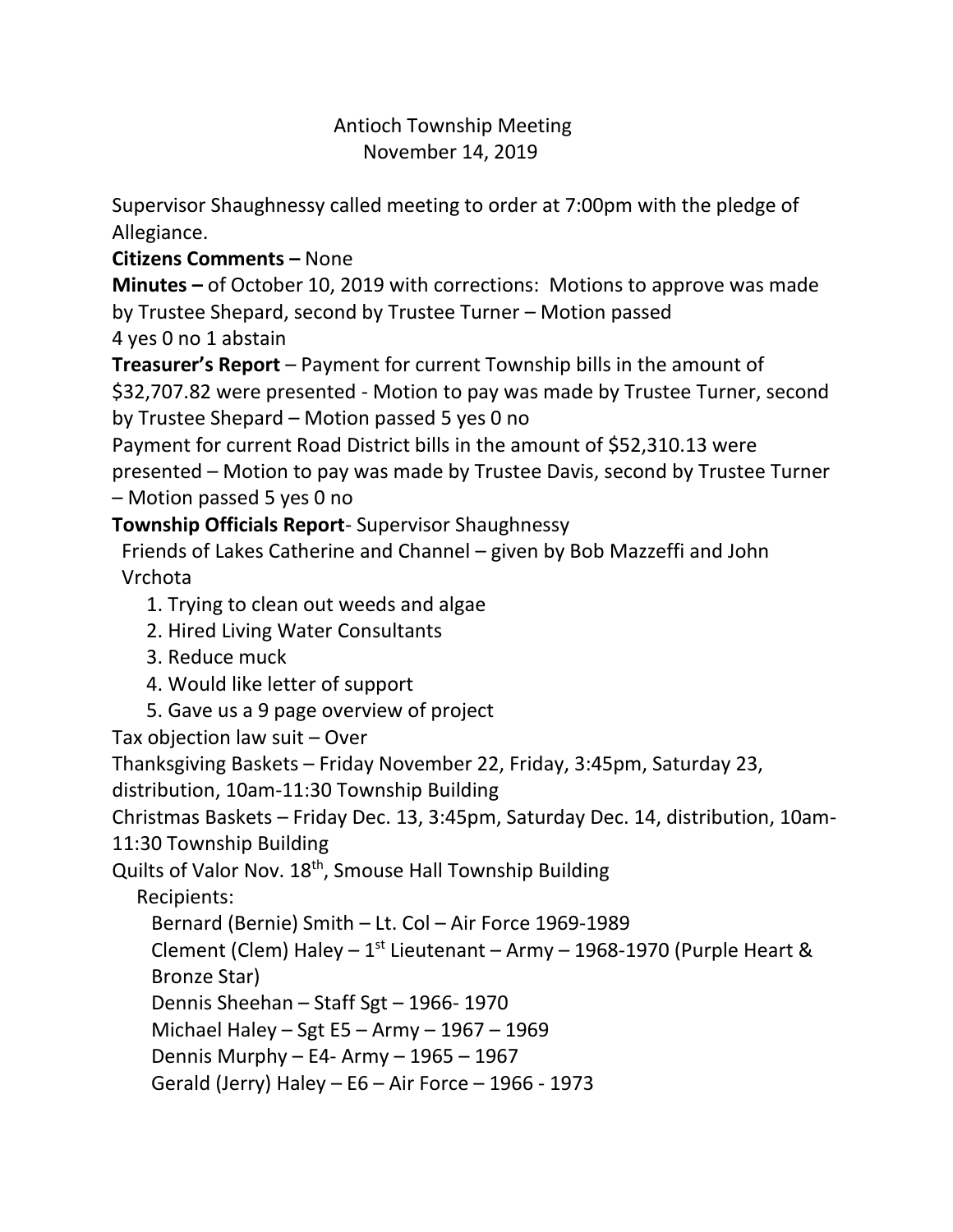Richard Chase – Navy – 1968 - 1972 Clerk – None Assessor – None Highway Commissioner – Eric Ring In winter operations 3 weeks out to finish Edwards Road, depending on weather **Old Business:** Judy Davis Jolly Holiday Luncheon, December 21<sup>st</sup> at Smouse Hall Antioch Township Starts 11am, 12-1 lunch, 1-2 The Warren Alumni Choir perform Jan. 6, 2020 Free movie at Antioch Theater 10am – until end of movie Concessions available for purchase Discounted lunch will be provided by Oliveri North – valet parking available Grant Committee – Steve Turner - Nothing AMS – Grant Specialist up for renewal Transportation: Peter Grant – Nothing Supervisor Shaughnessy Lake County Transportation Alliance Annual Meeting Tom not sure of time and date Tom sent Peter Grant an email earlier in the week with time and date of Meeting Parks Committee – Kris Shepard Thelen Park – Jon Tact – Waterway Engineering – Putting down top dressing Osmond Park – Comcast- running cable for security camera/scoreboard Kris will meet in December with Village Park Board and Committee of the Whole Park CO-OP. **New Business:** 

 Discussion and approval the Township Estimated 2020 Tax Levy. Motion to approve Township Estimated Tax Levy was made by Trustee Shepard, second by Trustee Turner. Voice vote: Trustee Shepard Yes, Trustee Turner Yes, Supervisor Shaughnessy Yes, Trustee Davis Yes, Trustee Grant No. Motion carried 4 Yes 1 No .

 Discussion and approval of the Antioch Township Road District Estimated Tax Levy. Motion to approve the Antioch Township Road District Estimated Tax Levy was made by Trustee Shepard, second by Trustee Davis. Voice vote: Trustee